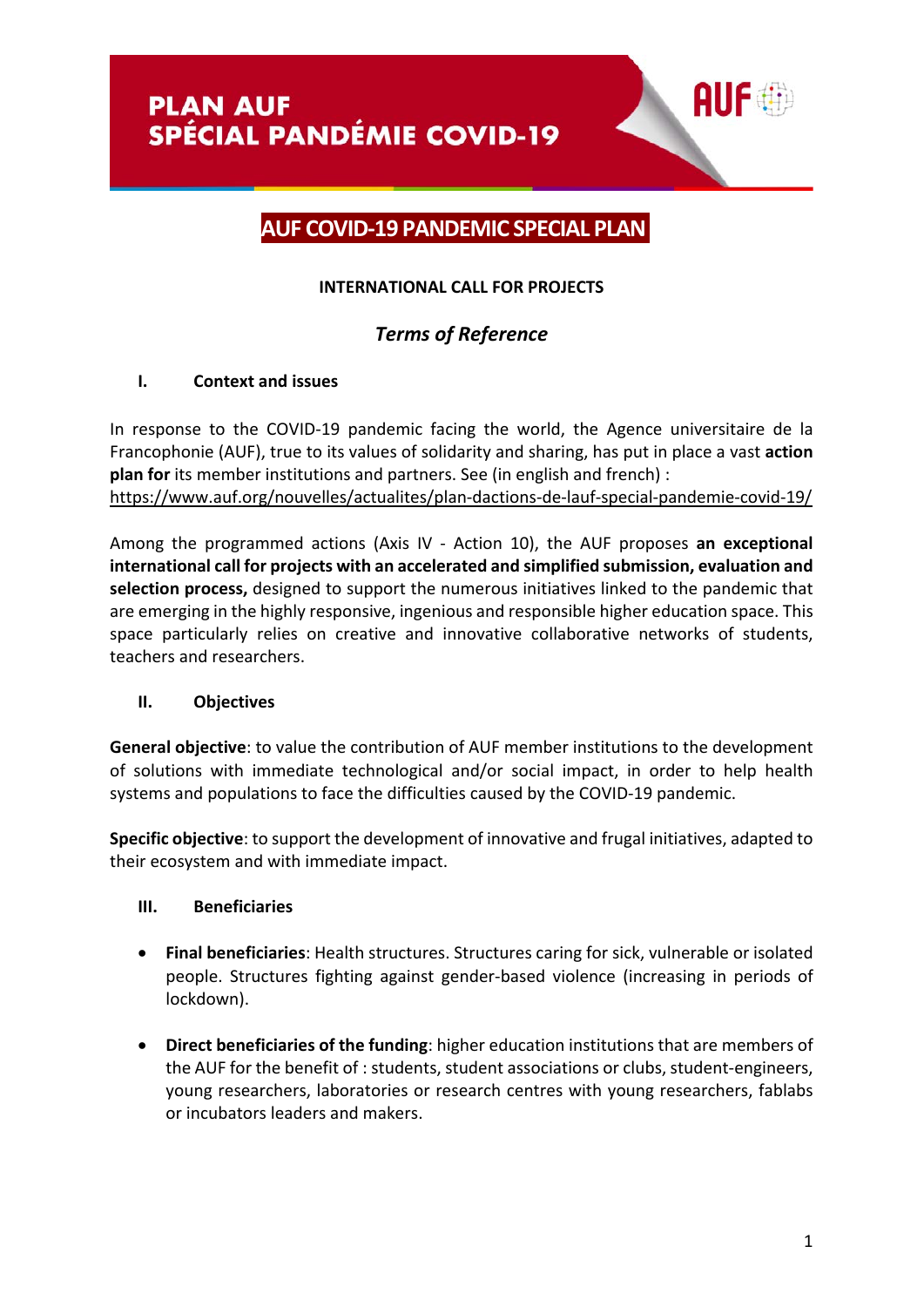### **IV. Eligibility Criteria**

Projects may be submitted by higher education institutions or research structures that are **members of the AUF**, as well as academic networks that are members of the AUF. See : [https://www.auf.org/les\\_membres/nos-membres/](https://www.auf.org/les_membres/nos-membres/)

The call prioritizes projects from student communities in the fight against COVID-19. However, the project coordinator must be a permanent teacher or researcher from one of these institutions.

Projects from countries with advanced and well-funded university structures will be selected if they involve higher education institutions from countries with intermediate or emerging structures.

The call will mainly finance small projects to be carried out quickly but may exceptionally support the deployment of international projects, already mature, to promote local adaptation or scientific/technological transfer.

Civil society organizations (CSOs) will be eligible to apply in a **partnership led by** an AUF member institution.

Projects that rely on **public-private collaborations** will also be **valued,** particularly companies that wish to invest in the university system, for the benefit of the health ecosystem.

#### **V. Domains :**

Any initiative with a technological, economic and/or social impact that can be assessed in the very short term is eligible.

It can be an aid or support solution, as well as a manufactured product. For example (nonexhaustive list): production of essential equipment for care, protection or prevention of health risks (masks, gloves, disinfectants, respirators, swabs, etc.), public health actions, development of applications, development of decision-making tools, communication and awareness-raising on the prevention of health risks, assistance to vulnerable or isolated people, prevention of the psychological or socio-economic impacts of the health crisis, combating violence against women and children in periods of lockdown.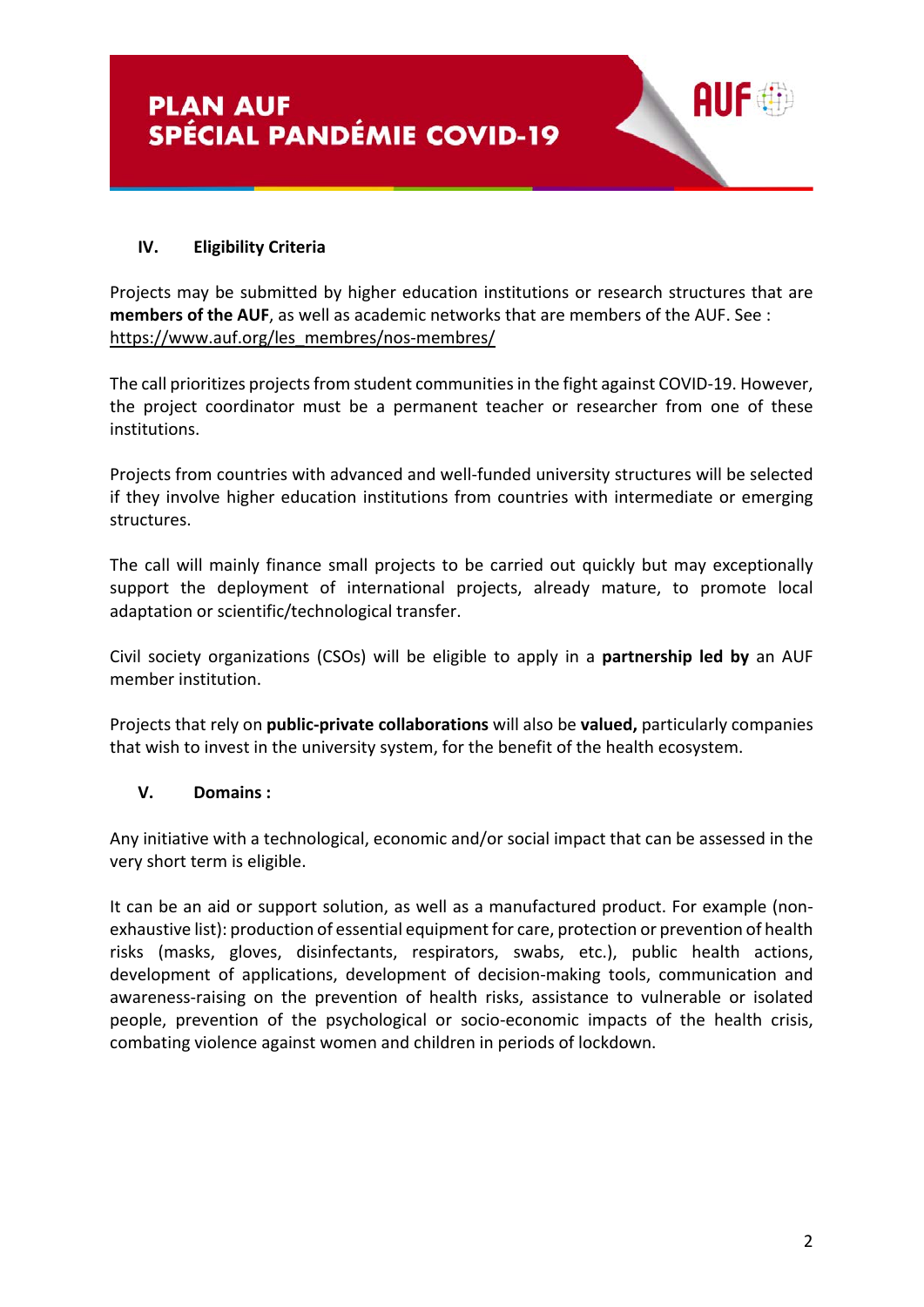

#### **VI. Expected results**

The results of the project must have an impact in the very short term, in response to the health crisis.

#### **VII. Budget :**

# **In view of the urgency and the immense needs, the AUF is dedicating an exceptional fund of 500,000 euros to this call.**

Budgetarily, the projects to be submitted are divided into 2 categories:

- **Category A projects** (projects with an immediate technological, economic and/or social impact) :
- A1- project budget is less than 10,000 euros
- A2- project budget is between 10,000 and 20,000 euros
	- **Category B projects** (exceptional, high-impact or particularly innovative projects with an inter-regional or international dimension):
- B- project budget is up to 50,000 euros

#### **Eligible expenditure** :

- Purchase of raw materials and transport costs
- Purchase of equipment, consumables and transport costs
- Rental of equipment
- Costs of compliance or certification tests, or of possible homologation
- Communication costs
- Missions and travels, subject to the rules in force adopted by the Governments concerned
- Internet and telecommunications

Due to the exceptional nature of this call, the selected institution will not be able to receive **either management or personnel costs**.

Projects offering **co-financing, public or private,** will be particularly welcome.

The budget may be paid to the institution on which the project leader depends or managed directly by the AUF regional branch concerned. The most efficient and quickest solution will be preferred.